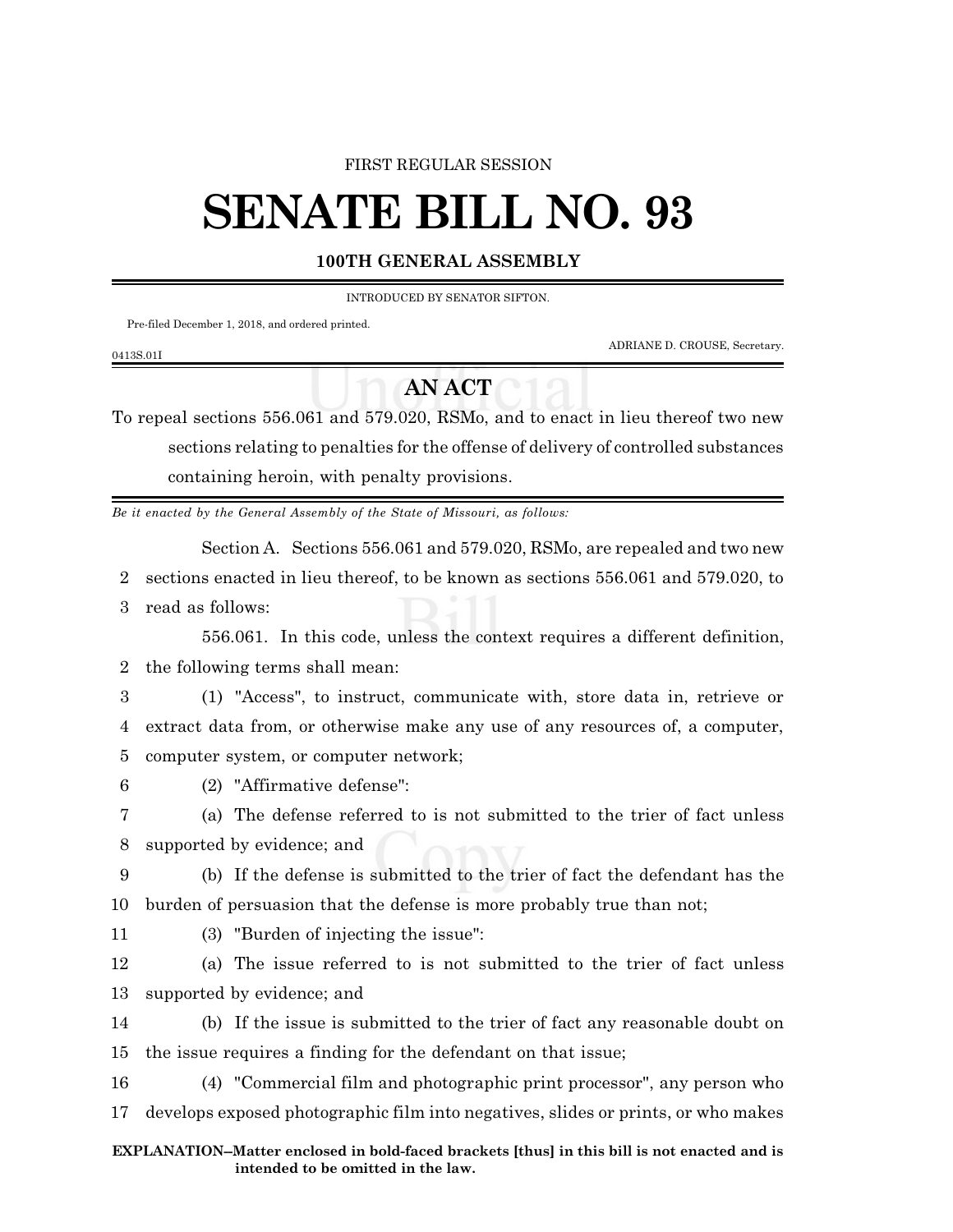prints from negatives or slides, for compensation. The term commercial film and photographic print processor shall include all employees of such persons but shall not include a person who develops film or makes prints for a public agency;

 (5) "Computer", the box that houses the central processing unit (CPU), along with any internal storage devices, such as internal hard drives, and internal communication devices, such as internal modems capable of sending or receiving electronic mail or fax cards, along with any other hardware stored or housed internally. Thus, computer refers to hardware, software and data contained in the main unit. Printers, external modems attached by cable to the main unit, monitors, and other external attachments will be referred to collectively as peripherals and discussed individually when appropriate. When the computer and all peripherals are referred to as a package, the term "computer system" is used. Information refers to all the information on a computer system including both software applications and data;

 (6) "Computer equipment", computers, terminals, data storage devices, and all other computer hardware associated with a computer system or network; (7) "Computer hardware", all equipment which can collect, analyze, create, display, convert, store, conceal or transmit electronic, magnetic, optical or similar computer impulses or data. Hardware includes, but is not limited to, any data processing devices, such as central processing units, memory typewriters and self-contained laptop or notebook computers; internal and peripheral storage devices, transistor-like binary devices and other memory storage devices, such as floppy disks, removable disks, compact disks, digital video disks, magnetic tape, hard drive, optical disks and digital memory; local area networks, such as two or more computers connected together to a central computer server via cable or modem; peripheral input or output devices, such as keyboards, printers, scanners, plotters, video display monitors and optical readers; and related communication devices, such as modems, cables and connections, recording equipment, RAM or ROM units, acoustic couplers, automatic dialers, speed dialers, programmable telephone dialing or signaling devices and electronic tone-generating devices; as well as any devices, mechanisms or parts that can be used to restrict access to computer hardware, such as physical keys and locks;

 (8) "Computer network", two or more interconnected computers or computer systems;

 (9) "Computer program", a set of instructions, statements, or related data that directs or is intended to direct a computer to perform certain functions;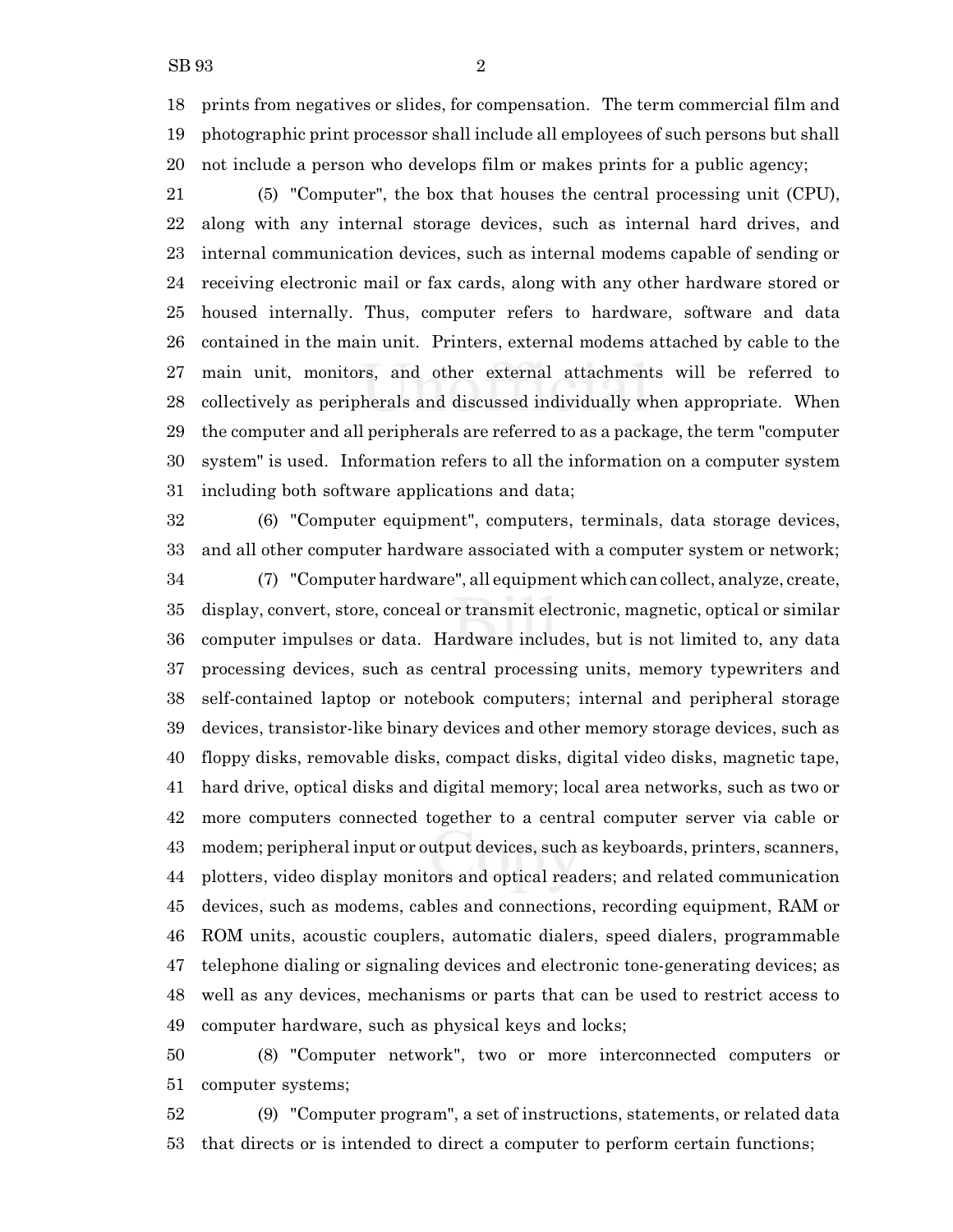(10) "Computer software", digital information which can be interpreted by a computer and any of its related components to direct the way they work. Software is stored in electronic, magnetic, optical or other digital form. The term commonly includes programs to run operating systems and applications, such as word processing, graphic, or spreadsheet programs, utilities, compilers, interpreters and communications programs;

 (11) "Computer-related documentation", written, recorded, printed or electronically stored material which explains or illustrates how to configure or use computer hardware, software or other related items;

 (12) "Computer system", a set of related, connected or unconnected, computer equipment, data, or software;

(13) "Confinement":

 (a) A person is in confinement when such person is held in a place of confinement pursuant to arrest or order of a court, and remains in confinement until:

a. A court orders the person's release; or

 b. The person is released on bail, bond, or recognizance, personal or otherwise; or

 c. A public servant having the legal power and duty to confine the person authorizes his release without guard and without condition that he return to confinement;

(b) A person is not in confinement if:

a. The person is on probation or parole, temporary or otherwise; or

 b. The person is under sentence to serve a term of confinement which is not continuous, or is serving a sentence under a work-release program, and in either such case is not being held in a place of confinement or is not being held under guard by a person having the legal power and duty to transport the person to or from a place of confinement;

 (14) "Consent": consent or lack of consent may be expressed or implied. Assent does not constitute consent if:

 (a) It is given by a person who lacks the mental capacity to authorize the conduct charged to constitute the offense and such mental incapacity is manifest or known to the actor; or

 (b) It is given by a person who by reason of youth, mental disease or defect, intoxication, a drug-induced state, or any other reason is manifestly unable or known by the actor to be unable to make a reasonable judgment as to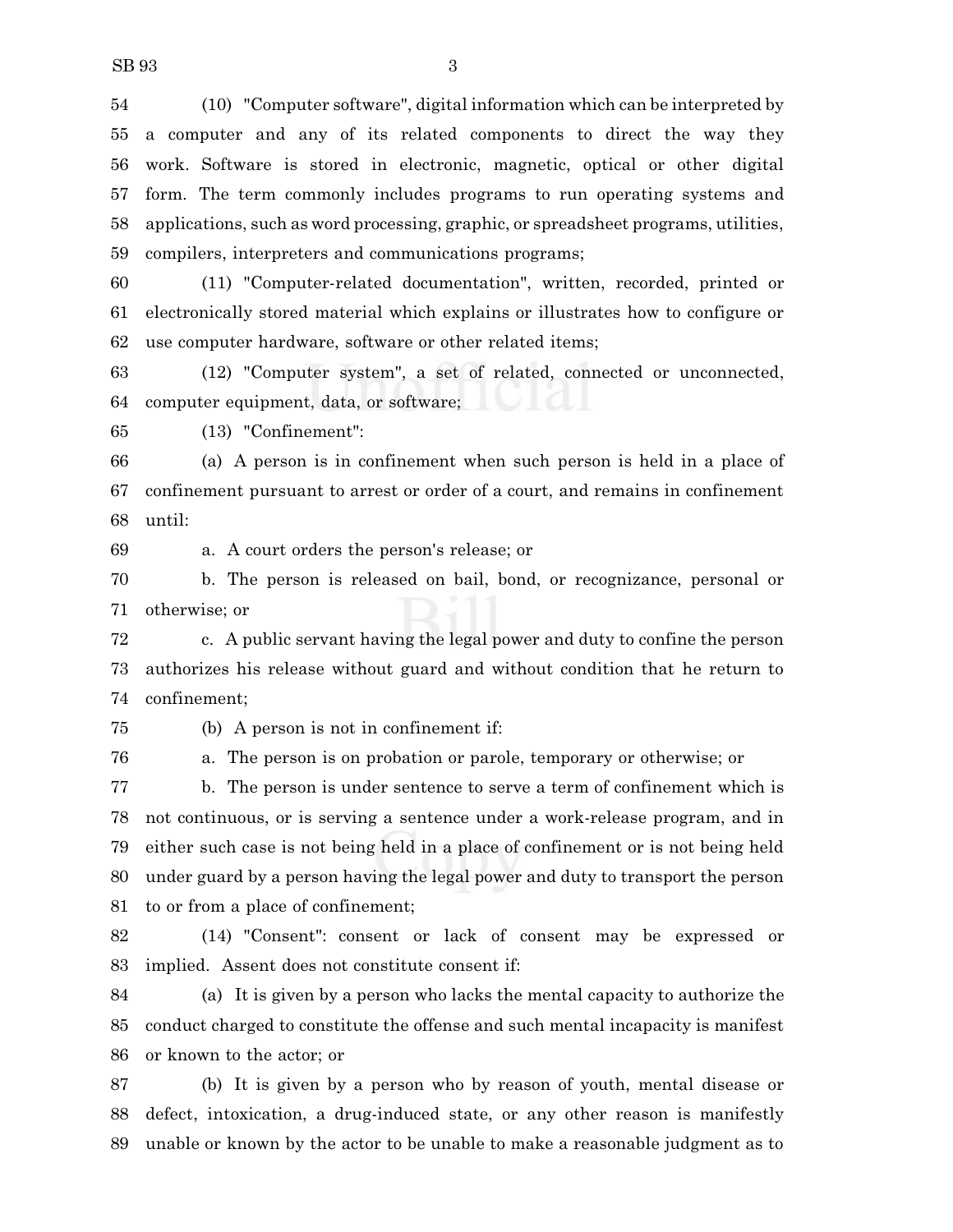the nature or harmfulness of the conduct charged to constitute the offense; or

(c) It is induced by force, duress or deception;

 (15) "Controlled substance", a drug, substance, or immediate precursor in schedules I through V as defined in chapter 195;

 (16) "Criminal negligence", failure to be aware of a substantial and unjustifiable risk that circumstances exist or a result will follow, and such failure constitutes a gross deviation from the standard of care which a reasonable person would exercise in the situation;

 (17) "Custody", a person is in custody when he or she has been arrested but has not been delivered to a place of confinement;

 (18) "Damage", when used in relation to a computer system or network, means any alteration, deletion, or destruction of any part of the computer system or network;

 (19) "Dangerous felony", the felonies of arson in the first degree, assault in the first degree, attempted rape in the first degree if physical injury results, attempted forcible rape if physical injury results, attempted sodomy in the first degree if physical injury results, attempted forcible sodomy if physical injury results, rape in the first degree, forcible rape, sodomy in the first degree, forcible sodomy, assault in the second degree if the victim of such assault is a special victim as defined in subdivision (14) of section 565.002, kidnapping in the first degree, kidnapping, murder in the second degree, assault of a law enforcement officer in the first degree, domestic assault in the first degree, elder abuse in the first degree, robbery in the first degree, statutory rape in the first degree when the victim is a child less than twelve years of age at the time of the commission of the act giving rise to the offense, statutory sodomy in the first degree when the victim is a child less than twelve years of age at the time of the commission of the act giving rise to the offense, child molestation in the first or second degree, abuse of a child if the child dies as a result of injuries sustained from conduct chargeable under section 568.060, child kidnapping, parental kidnapping committed by detaining or concealing the whereabouts of the child for not less than one hundred twenty days under section 565.153, and an "intoxication-related traffic offense" or "intoxication-related boating offense" if the person is found to be a "habitual offender" or "habitual boating offender" as such terms are defined in section 577.001**, and delivery of a controlled substance when the substance is a mixture or substance containing a detectable amount of heroin**;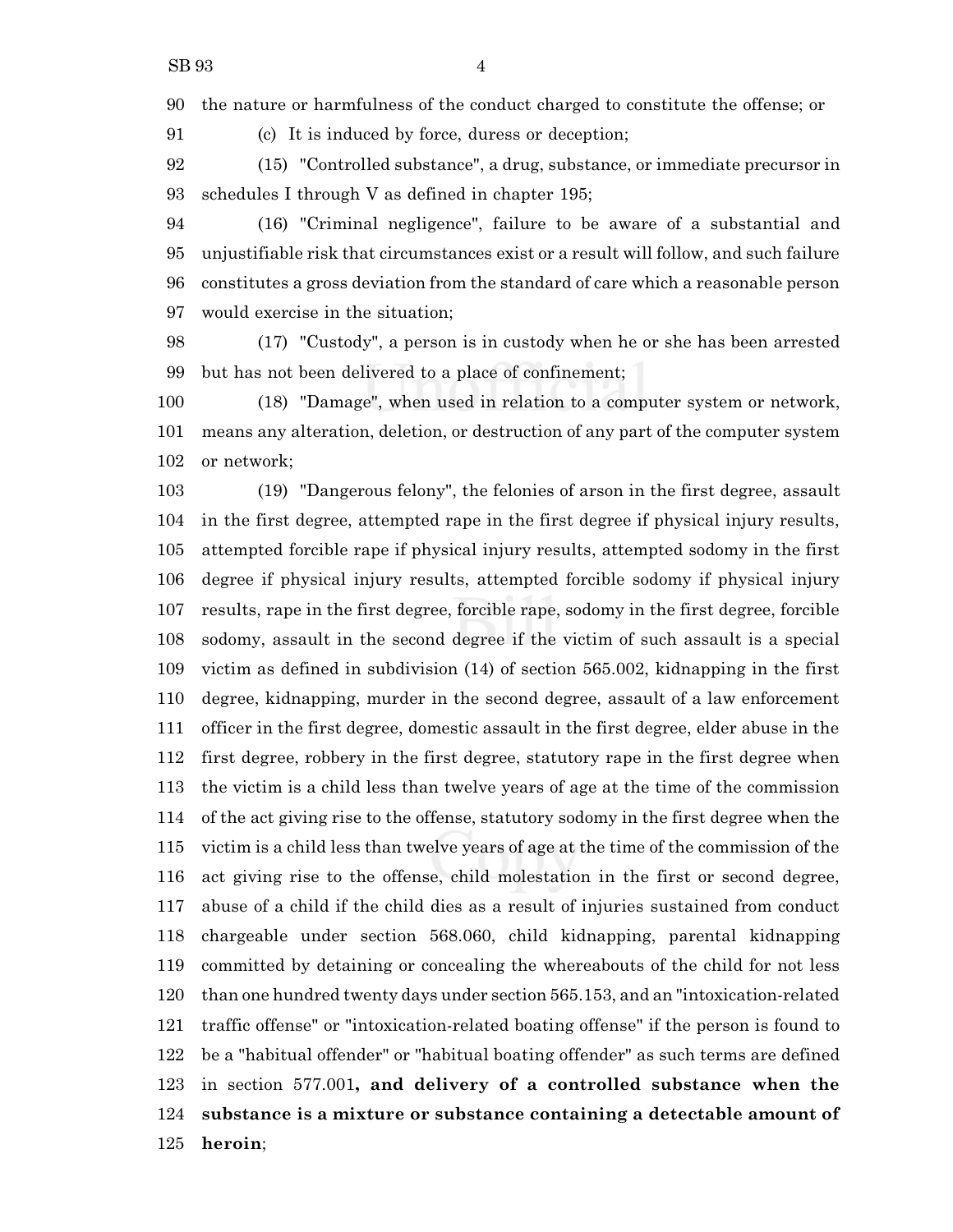(20) "Dangerous instrument", any instrument, article or substance, which, under the circumstances in which it is used, is readily capable of causing death or other serious physical injury;

 (21) "Data", a representation of information, facts, knowledge, concepts, or instructions prepared in a formalized or other manner and intended for use in a computer or computer network. Data may be in any form including, but not limited to, printouts, microfiche, magnetic storage media, punched cards and as may be stored in the memory of a computer;

 (22) "Deadly weapon", any firearm, loaded or unloaded, or any weapon from which a shot, readily capable of producing death or serious physical injury, may be discharged, or a switchblade knife, dagger, billy club, blackjack or metal knuckles;

 (23) "Digital camera", a camera that records images in a format which enables the images to be downloaded into a computer;

 (24) "Disability", a mental, physical, or developmental impairment that substantially limits one or more major life activities or the ability to provide adequately for one's care or protection, whether the impairment is congenital or acquired by accident, injury or disease, where such impairment is verified by medical findings;

(25) "Elderly person", a person sixty years of age or older;

 (26) "Felony", an offense so designated or an offense for which persons found guilty thereof may be sentenced to death or imprisonment for a term of more than one year;

(27) "Forcible compulsion" either:

(a) Physical force that overcomes reasonable resistance; or

 (b) A threat, express or implied, that places a person in reasonable fear of death, serious physical injury or kidnapping of such person or another person;

 (28) "Incapacitated", a temporary or permanent physical or mental condition in which a person is unconscious, unable to appraise the nature of his or her conduct, or unable to communicate unwillingness to an act;

 (29) "Infraction", a violation defined by this code or by any other statute of this state if it is so designated or if no sentence other than a fine, or fine and forfeiture or other civil penalty, is authorized upon conviction;

(30) "Inhabitable structure", a vehicle, vessel or structure:

(a) Where any person lives or carries on business or other calling; or

(b) Where people assemble for purposes of business, government,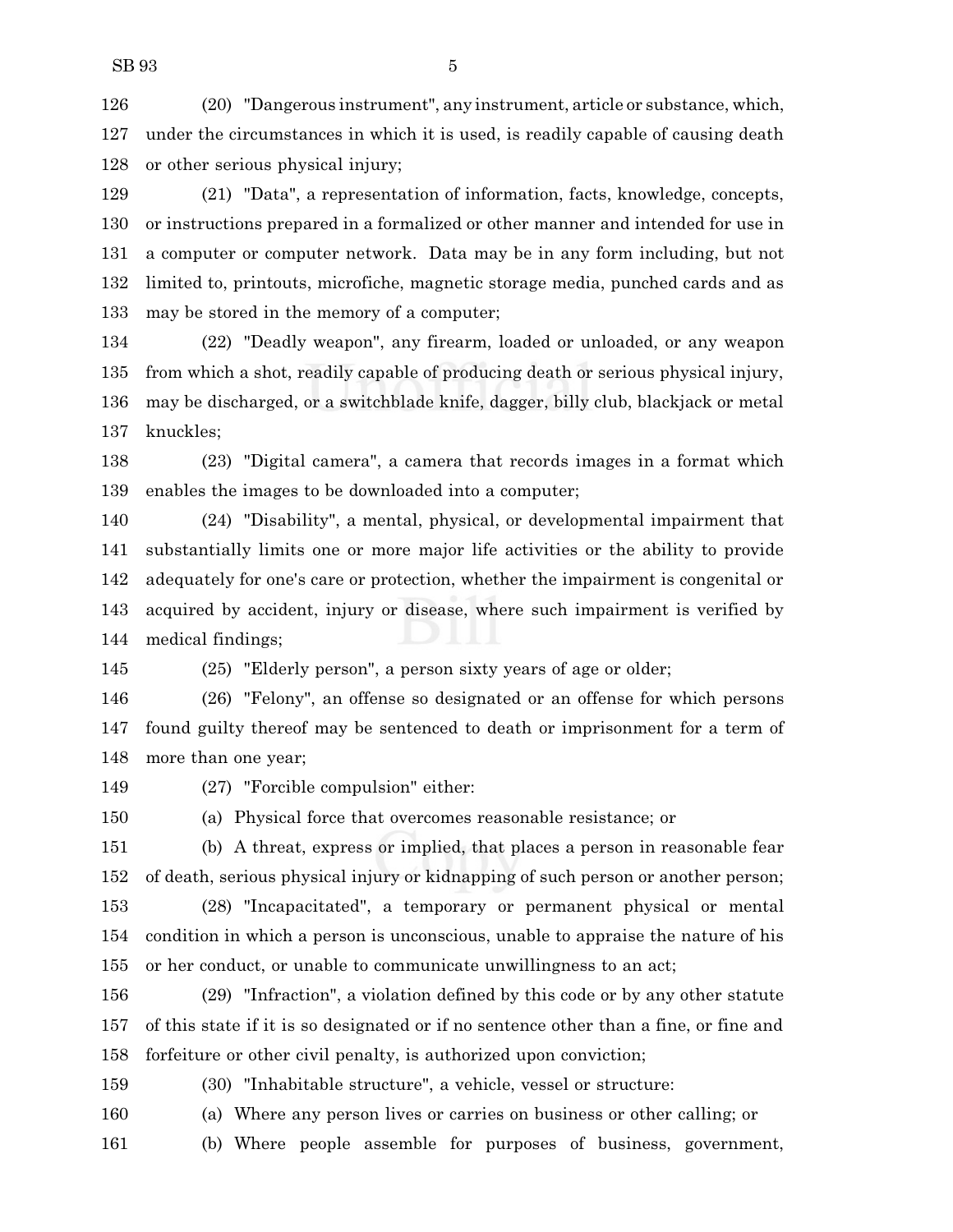education, religion, entertainment, or public transportation; or

(c) Which is used for overnight accommodation of persons.

 Any such vehicle, vessel, or structure is inhabitable regardless of whether a person is actually present. If a building or structure is divided into separately occupied units, any unit not occupied by the actor is an inhabitable structure of another;

(31) "Knowingly", when used with respect to:

 (a) Conduct or attendant circumstances, means a person is aware of the nature of his or her conduct or that those circumstances exist; or

 (b) A result of conduct, means a person is aware that his or her conduct is practically certain to cause that result;

 (32) "Law enforcement officer", any public servant having both the power and duty to make arrests for violations of the laws of this state, and federal law enforcement officers authorized to carry firearms and to make arrests for violations of the laws of the United States;

 (33) "Misdemeanor", an offense so designated or an offense for which persons found guilty thereof may be sentenced to imprisonment for a term of which the maximum is one year or less;

 (34) "Of another", property that any entity, including but not limited to any natural person, corporation, limited liability company, partnership, association, governmental subdivision or instrumentality, other than the actor, has a possessory or proprietary interest therein, except that property shall not be deemed property of another who has only a security interest therein, even if legal title is in the creditor pursuant to a conditional sales contract or other security arrangement;

(35) "Offense", any felony or misdemeanor;

 (36) "Physical injury", slight impairment of any function of the body or temporary loss of use of any part of the body;

 (37) "Place of confinement", any building or facility and the grounds thereof wherein a court is legally authorized to order that a person charged with or convicted of a crime be held;

 (38) "Possess" or "possessed", having actual or constructive possession of an object with knowledge of its presence. A person has actual possession if such person has the object on his or her person or within easy reach and convenient control. A person has constructive possession if such person has the power and the intention at a given time to exercise dominion or control over the object either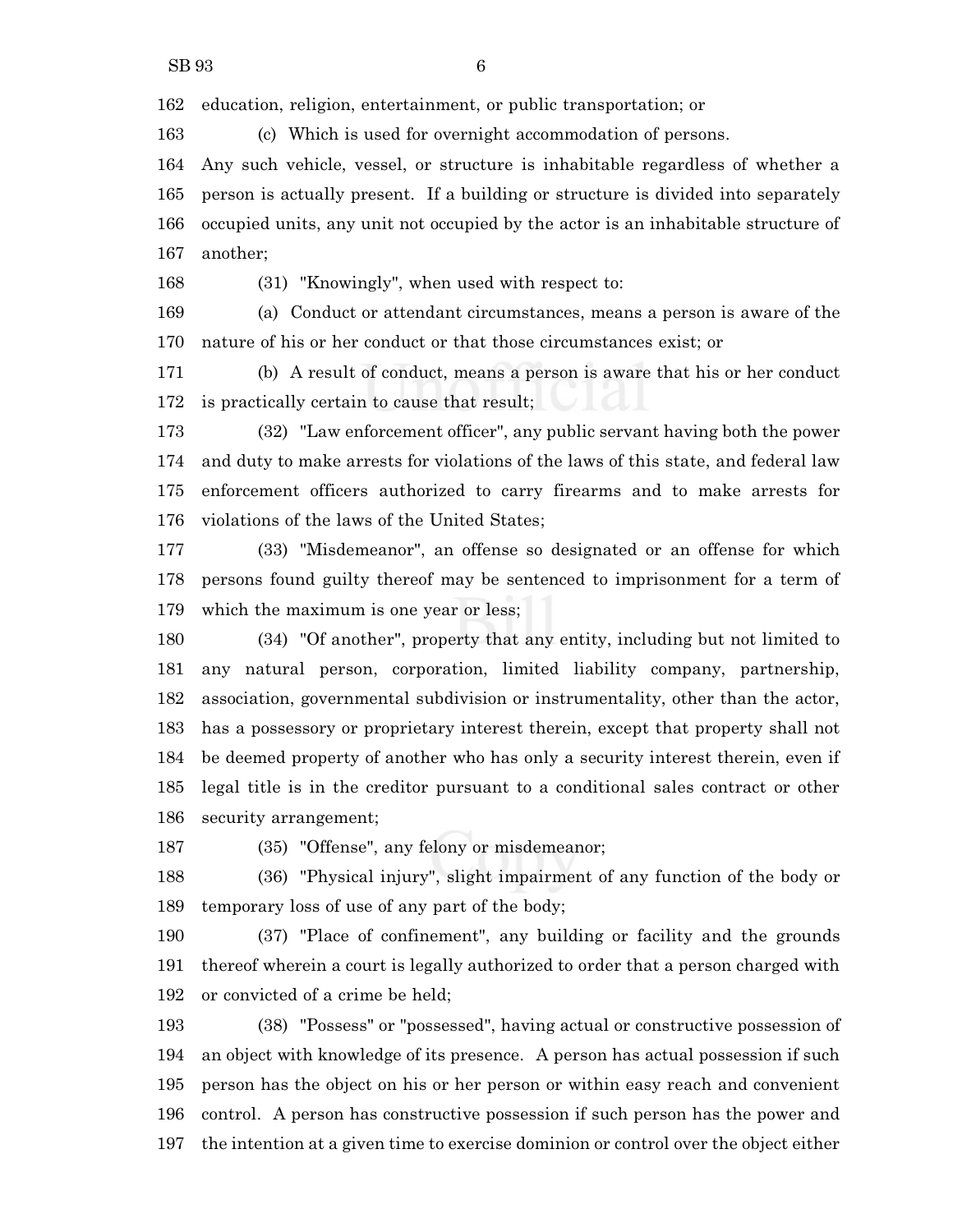directly or through another person or persons. Possession may also be sole or joint. If one person alone has possession of an object, possession is sole. If two or more persons share possession of an object, possession is joint;

 (39) "Property", anything of value, whether real or personal, tangible or intangible, in possession or in action;

 (40) "Public servant", any person employed in any way by a government of this state who is compensated by the government by reason of such person's employment, any person appointed to a position with any government of this state, or any person elected to a position with any government of this state. It includes, but is not limited to, legislators, jurors, members of the judiciary and law enforcement officers. It does not include witnesses;

 (41) "Purposely", when used with respect to a person's conduct or to a result thereof, means when it is his or her conscious object to engage in that conduct or to cause that result;

 (42) "Recklessly", consciously disregarding a substantial and unjustifiable risk that circumstances exist or that a result will follow, and such disregard constitutes a gross deviation from the standard of care which a reasonable person would exercise in the situation;

 (43) "Serious emotional injury", an injury that creates a substantial risk of temporary or permanent medical or psychological damage, manifested by impairment of a behavioral, cognitive or physical condition. Serious emotional injury shall be established by testimony of qualified experts upon the reasonable expectation of probable harm to a reasonable degree of medical or psychological certainty;

 (44) "Serious physical injury", physical injury that creates a substantial risk of death or that causes serious disfigurement or protracted loss or impairment of the function of any part of the body;

 (45) "Services", when used in relation to a computer system or network, means use of a computer, computer system, or computer network and includes, but is not limited to, computer time, data processing, and storage or retrieval functions;

 (46) "Sexual orientation", male or female heterosexuality, homosexuality or bisexuality by inclination, practice, identity or expression, or having a self-image or identity not traditionally associated with one's gender;

 (47) "Vehicle", a self-propelled mechanical device designed to carry a person or persons, excluding vessels or aircraft;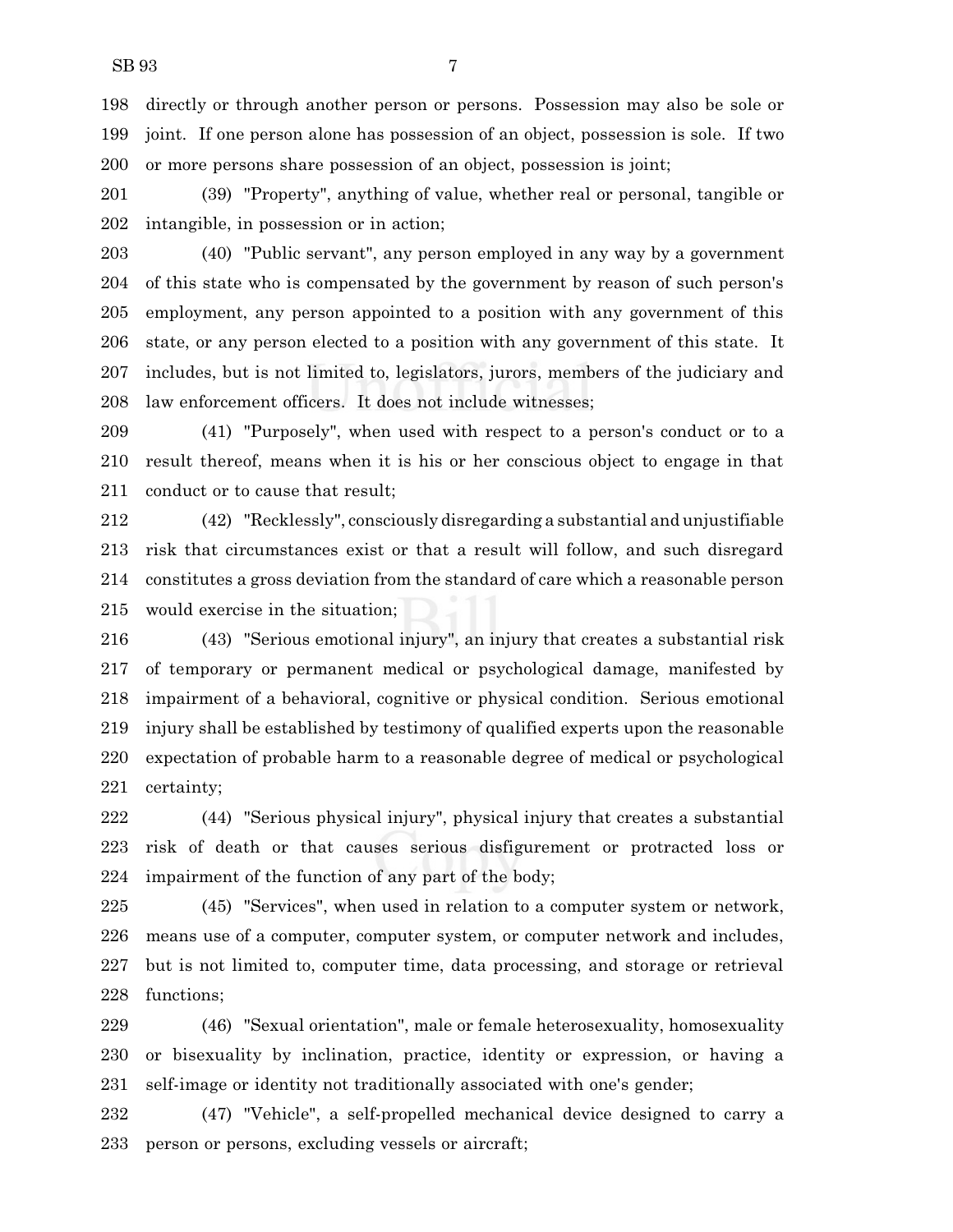(48) "Vessel", any boat or craft propelled by a motor or by machinery, whether or not such motor or machinery is a principal source of propulsion used or capable of being used as a means of transportation on water, or any boat or craft more than twelve feet in length which is powered by sail alone or by a combination of sail and machinery, and used or capable of being used as a means of transportation on water, but not any boat or craft having, as the only means of propulsion, a paddle or oars;

(49) "Voluntary act":

 (a) A bodily movement performed while conscious as a result of effort or determination. Possession is a voluntary act if the possessor knowingly procures or receives the thing possessed, or having acquired control of it was aware of his or her control for a sufficient time to have enabled him or her to dispose of it or terminate his or her control; or

 (b) An omission to perform an act of which the actor is physically capable. A person is not guilty of an offense based solely upon an omission to perform an act unless the law defining the offense expressly so provides, or a duty to perform the omitted act is otherwise imposed by law;

 (50) "Vulnerable person", any person in the custody, care, or control of the department of mental health who is receiving services from an operated, funded, licensed, or certified program.

579.020. 1. A person commits the offense of delivery of a controlled substance if, except as authorized in this chapter or chapter 195, he or she:

(1) Knowingly distributes or delivers a controlled substance;

(2) Attempts to distribute or deliver a controlled substance;

 (3) Knowingly possesses a controlled substance with the intent to distribute or deliver any amount of a controlled substance; or

 (4) Knowingly permits a minor to purchase or transport illegally obtained controlled substances.

 2. Except when the controlled substance is thirty-five grams or less of marijuana or synthetic cannabinoid or as otherwise provided under subsection 5 of this section, the offense of delivery of a controlled substance is a class C felony.

 3. Except as otherwise provided under subsection 4 of this section, the offense of delivery of thirty-five grams or less of marijuana or synthetic cannabinoid is a class E felony.

 4. The offense of delivery of thirty-five grams or less of marijuana or synthetic cannabinoid to a person less than seventeen years of age who is at least